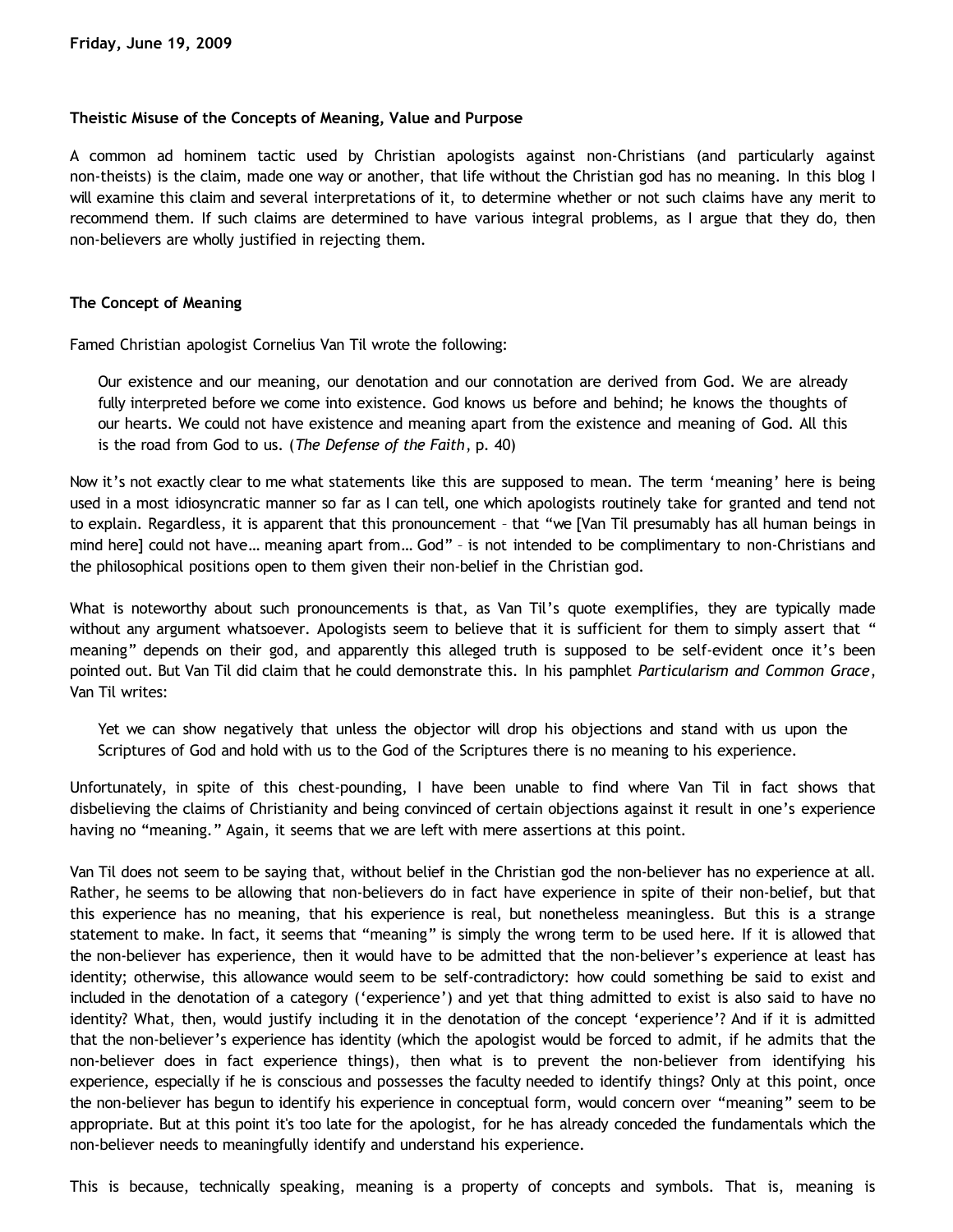epistemological, not metaphysical. But Van Til is clearly using the concept 'meaning' as if it applied directly to metaphysical phenomena. Typically one does not pick up a rock from the ground and say "what does this rock mean?" The rock simply exists, and is not a symbol for something else. Only with the addition of an enormous context of prior mental integrations can an informed individual (such as a geologist) take his discovery of the rock and its location to make inferences about, for example, what its composition is, where it came from, how it got there, etc.

So I question the conceptual validity of what Van Til is saying to begin with. It seems, rather, that Van Til and others who make the charge that non-believer's experience is meaningless would be better off saying something like, " without God one's experience has no purpose," or "without God one's experience has no value" or "without God one 's experience has no importance." Either of these alternatives would make the charge clearer, and thus give all parties something more substantial to consider. The charge that "without God one's experience has no meaning" is simply too vague for its own good, and suggests that the apologist is simply confused on what he is trying to say.

So let's consider these other alternatives, assuming that they are more accurate in interpreting the apologists' accusation.

The latter two variants – "without God one's experience has no value" and "without God one's experience has no importance" – are easily dispatched.

## **The Concept of Value**

Consider the first claim: "Without God one's experience has no value." Whenever the concept 'value' is invoked like this, it is needful to ask: "of value *to whom*?" For the concept 'value' presupposes someone capable of valuing whatever object is in question (in this case, a human being's experience). This claim ultimately assumes that the only one who can value a human being's experience is not the human being who has the experience, but a deity which vicariously observes a human being's experiences. Van Til's claim seems to be that, if this deity does not exist, then there's no one to value the experiences which the non-believer has in his life. But why should anyone accept such a claim? I have found no argument in the apologetic literature which defends this assumption (which is not surprising), but I think there are good reasons to reject it. For one, there are good reasons to suppose that a human being who experiences things in life is fully capable of valuing his own experiences. If this is the case, then clearly it would be wrong to say that his experiences have no value. If a human being values his own experience, what would be the basis for someone else to say that experience has no value at all? It may be the case that those making such claims do not have a very good understanding of what values are in the first place. So again, it is important to define our terms.

Value is that which one acts to gain and/or keep. It should be easy to understand why human beings are capable of valuing things (including their own experiences in life). Human beings are biological organisms, and as such they face a fundamental alternative: to live or die. The life of any biological organism (including human beings) is conditional: they are not immortal, indestructible, eternally existing phenomena. In order to live, for instance, a man must act in order to acquire those values which his life, by virtue of its delicate conditionality, requires. His values are not automatically given to him. He needs to act in order to acquire things like food, water, shelter, happiness (which, as an incentive to continue living, is a most profound value), etc. If he does not act, he will not have food to eat, water to drink, shelter to protect him from the elements, etc., and he will die. I've never met a living Christian who does not act in order to procure those values which make his life possible. So even Christians should recognize this basic nature of the concept 'value'. The point here is that we are capable of valuing things *because we consciously face a fundamental alternative*. If we did not face this fundamental alternative, we would be like rocks in the earth: having no need to act in order to achieve values.

So if it is granted that the non-believer is in fact a human being, then it is granted that he is a biological organism consciously facing a fundamental alternative, namely life vs. death. And if this is granted, then it is also granted that, if the non-believer wants to live (a choice he alone can make for himself), then he has no choice about the facts that he needs certain values in order to live, and that he must take those actions necessary to achieve those values. This all means, and incontestably so, that the non-believer is capable of valuing his own experience in life, for it is through his experience in life that he learns how to hone his abilities to achieve those values which his life requires, given its conditional nature.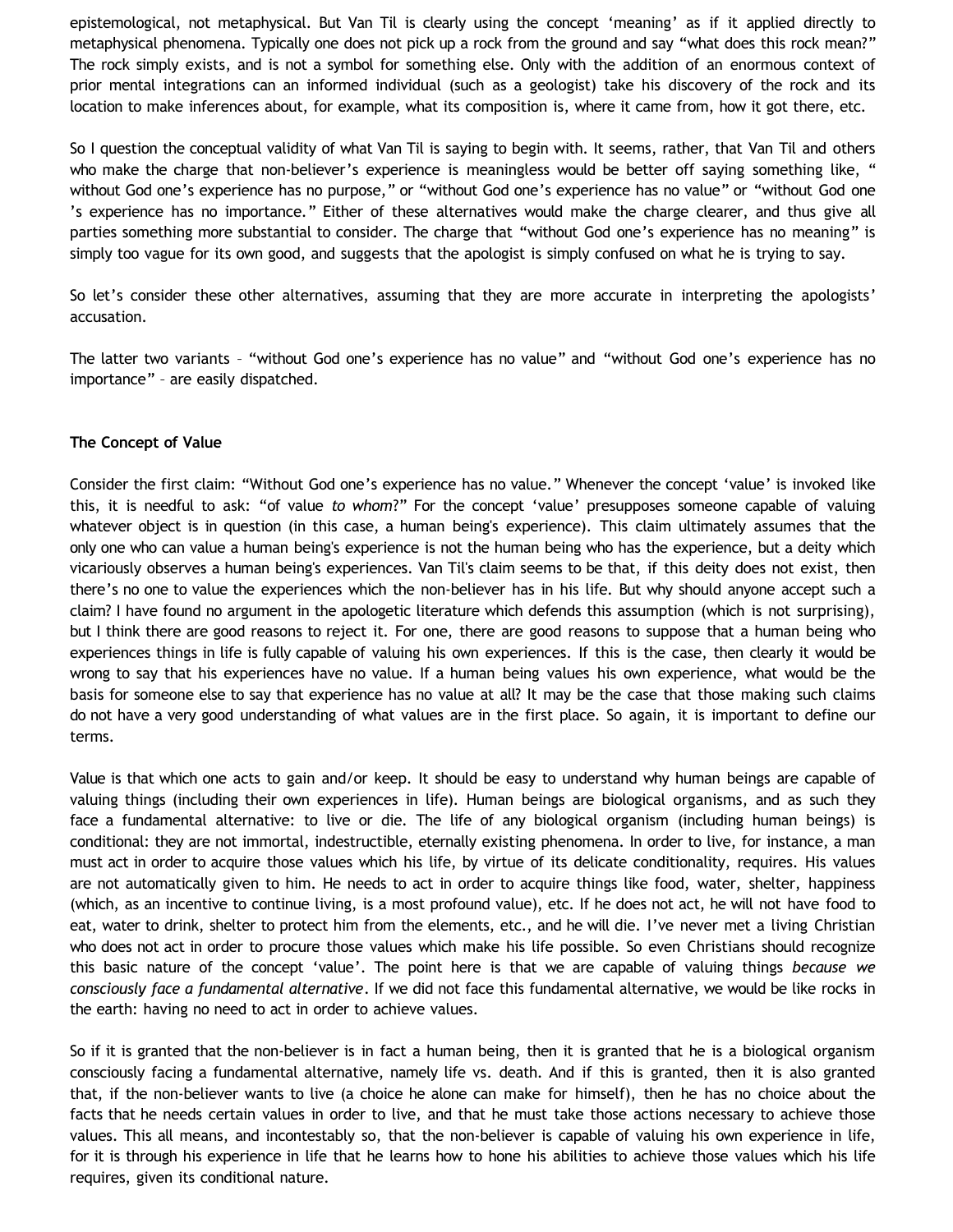Moreover, it is questionable at best to suppose that the Christian god could value anything at all, let alone someone else's experiences. Unlike biological organisms (such as human beings), the Christian god is said to be immortal, indestructible, eternally existing, impervious to harm. The Christian god has no physical body whose skin can be lacerated or whose bones can be broken, whose organs can become diseased or whose heart can stop. It does not need food, it does not need water, it does not need to shelter itself from the elements, it does not need any incentive to continue existing, because it cannot die and does not need motivation to take actions necessary to allow it to continue existing. The Christian god, given what Christianity claims about its nature, could simply sit on its hands for all eternity in unending idleness, and still be what it is. It would have no reason to be anything but utterly indifferent to anything else that exists. In short, it would have no metaphysical basis for valuing anything at all, which can only mean that the theist has no objective basis for assuming that it does value anything at all. And Christian soteriology implicitly concedes this point: the Christian god has no onus to save anyone, but does so out of purely arbitrary choice (cf. Psalms 115:3). So when the theist assumes that his god values anything, that his god is the basis of values, or that his god's existence is a precondition for anyone else valuing anything, he is committing the [fallacy of the stolen concept](http://bahnsenburner.blogspot.com/2008/06/stolen-concepts-and-intellectual.html), which invalidates such pronouncements. (For more in depth argument on behalf of these points, see Anton Thorn's article [Why an Immortal Being Cannot Value.](http://www.geocities.com/Athens/Sparta/1019/Value.htm))

Therefore, it is indefensible to assert that the non-believer's experience in life, given his non-belief in the Christian god, has no value. The non-believer can certainly value his own experience, and it is nonsensical to suppose that the Christian god is needed for the non-believer's experience to have value, given the inherent fallaciousness of such suppositions.

# **The Concept of Importance**

Essentially the same point can be made against the claim that the non-believer's experience, given his non-belief in the Christian god, has no importance. Again we must ask the question: importance *to whom*? The above points about the non-believer's nature as a biological organism conscious of his own fundamental choice between life and death, make it clear that he is capable of considering his own experiences important (they're certainly important to himself), for the very reason he considers it valuable: it is from his experience that he can develop his skills at values-achievement and life-preservation. Additionally, we can ask: why would the Christian god be needed to give the non-believer's experience importance? The Christian god certainly would not find the non-believer's experience important for any reason. Indeed, according to the Christian storybook, the bible, the Christian god need not hesitate in annihilating any human life it wants to destroy, regardless of whether he believes or not. According to the sacred writings of Christianity, the Christian god "destroyeth the perfect and the wicked" (Job 9:22), and "maketh his sun to rise on the evil and on the good, and sendeth rain on the just and on the unjust" (Mt. 5:45). Why would the Christian god hesitate to carry out its destructive wrath on anyone? It has nothing to lose by destroying human beings, and has nothing to gain by protecting their lives. So on what basis would the Christian god place any importance on any human being's experience? Blank out.

Now the Christian apologist could respond to all this and say that, when the non-believer values his own experience or considers his experience important to his life, this simply does not count. In other words, he can simply deny that this has any relevance or significance in the context of what he charges against the non-believer. But this would constitute an autobiographical statement: not only does he find it necessary to deny relevant facts, his denial indicates his own lack of value for other human beings – i.e., for things which actually do exist – in preference of something which he can only [imagine](http://bahnsenburner.blogspot.com/search/label/imagination). If the Christian finds it so easy to dismiss the non-believer's ability to value and the relevance this ability has in consideration of his apologetic accusations, then the non-believer should find it just as easy to dismiss the apologist's baseless charges and [stolen concepts.](http://bahnsenburner.blogspot.com/2008/06/stolen-concepts-and-intellectual.html) Indeed, the non-believer would have full justification for doing so, given the fallacies identified above.

## **The Concept of Purpose**

Now Van Til or his followers could of course rephrase his charge to say that the non-believer's experience, given his non-belief in the Christian god, serves no *purpose*. This is in line with the assumption commonly made by defenders of Christianity, that without the existence of the Christian god, nothing could have any purpose at all. On this view, the Christian god's existence is a precondition for any purpose whatsoever. Such a view seems to stem from the supposition that there must be an "ultimate" or "absolute" purpose to everything *comprehensively* (i.e., to the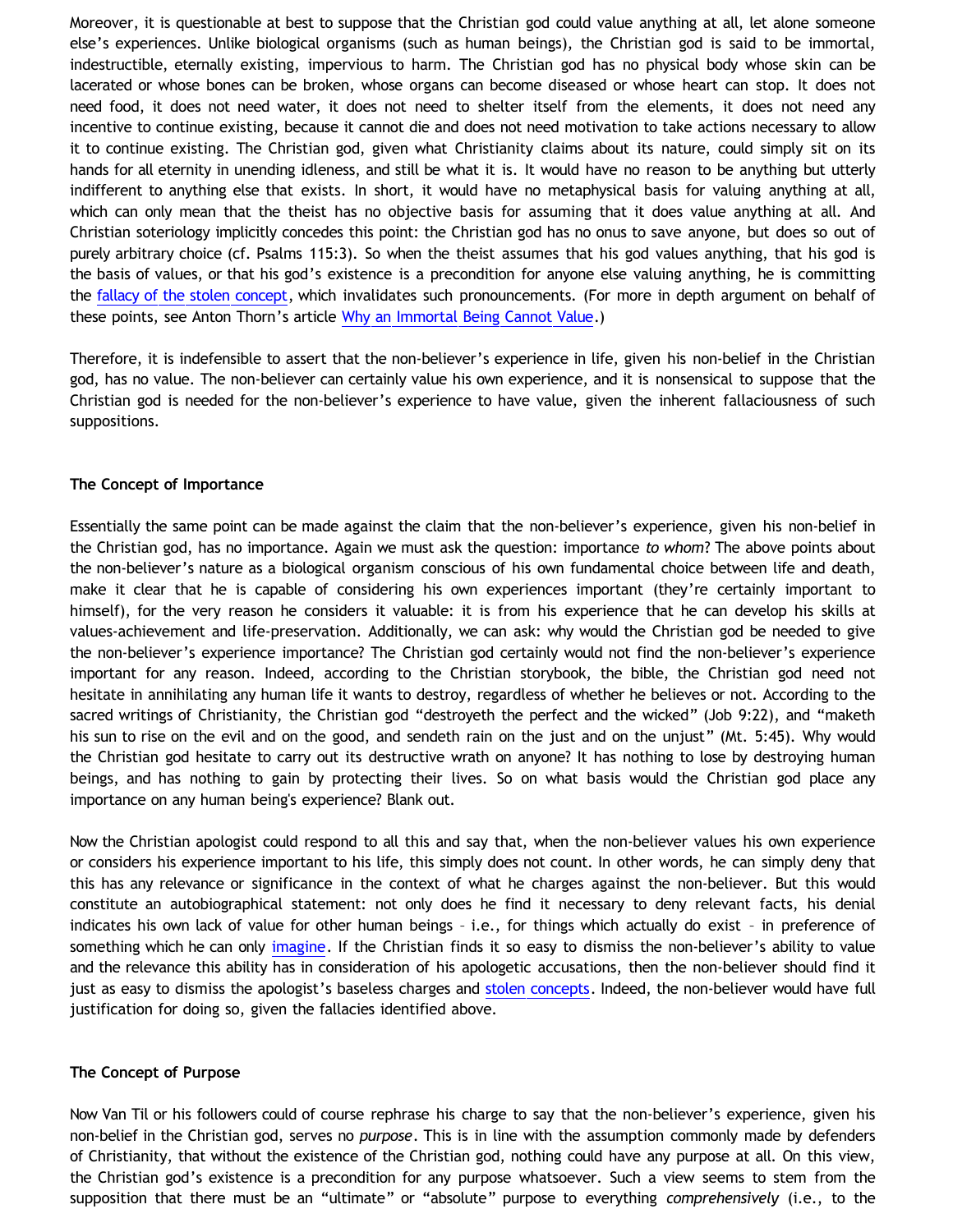*entire* universe) in order for any *particular* activity or thing to have a purpose. Along these lines, Van Til tells us that

there must be a comprehensive purpose with history if there is purpose anywhere in history. Without a comprehensive purpose, every act of purpose on the part of man would be set in a void. And if there must be absolute purpose, it goes without saying that all the evil must one day be abolished. All unrighteousness will one day have to be punished. God will accomplish his purpose with the universe, or he would not be God. ( *Introduction to Systematic Theology*, chapter 9, section B)

What Van Til gives us here is, *at best*, an argument from (presumably) undesirable consequences. Who wants to suppose that any purposeful act he engages is "set in a void"? Well, according to Van Til's claim here, if you want to suppose that your choices and actions have any grander purpose than the immediate moment, then you need to frame your purposes within the context of "a comprehensive purpose," and this can only be achieved by considering the individual's activity in the larger context of "history" (i.e., something for which no single individual is exclusively responsible), which relegates any individual's actions to a mere passing ingredient in a conglomerate of historical events. To have any purpose at all, one's choices and actions need to be in line with something that transcends any individual's experience. According to such a view, every individual must see himself as a servant to a summary whole which by definition is beyond his own life, something he can never see but can only imagine, something that can at best one day be recorded in history books, written well after the fact by persons who onstensively would not be participants in said history. Such criteria can only be achieved on the basis of Christian theism, since allegely only on the basis of Christian theism can such overarching intensions be possible.

There is a hint of truth hidden behind all this, but it is not what Van Til would have us believe. Van Til would have us believe that human activity could only be purposive if it is set within the context of the "comprehensive purpose" which the Christian god allegedly has for all of human history as a whole. The hint of truth here is that one's particular actions do need a context broader than each individual action to roll them up into a systematic whole. But this context is already provided by man's nature as a biological organism. What Van Til is denying here is man's inherent individualism; man's life cannot have any purpose unless he is part of a collective effort whose significance extends well beyond his individual contributions to that effort. This is how the Christian conception of purpose is inherently collective in nature: it views the human individual as simply a cog in a wheel vastly larger than any individual's own life, a wheel to whose purposeless turning he must devote his existence.

Notice how the hysteria of such prescriptions is so easy to repudiate: Since purpose is properly understood as goal-oriented endeavor, the metaphysical basis for man's purpose is the conditionality of his life qua biological organism. Specifically, then, purpose *for man* is inherently related to his need for values. Since values are those things which one acts to gain and/or keep, purpose is the "conscious goal-orientedness in every aspect of one's existence where choice applies" (Leonard Peikoff, *Objectivism: The Philosophy of Ayn Rand*, p. 298). Thus the concept of 'value' is integral to the concept of 'purpose'. It is here, in the concept of 'value', that we must look for the "comprehensive purpose" which gives an individual's specific choices and actions the systematic relevance which Van Til mistakenly attributes to his theistic paradigm.

As we learned above, the bases of man's values are the facts that he, as a biological organism, faces a fundamental alternative: to live or die, and that living his life depends on his achievement of certain values which make his life possible. This summary goal – to live – is the comprehensive purpose which provides an individual with the necessary context for the specific choices and actions which he makes. Balancing my checkbook, for instance, is not an end in itself; it serves a larger purpose, namely to keep me abreast of those transferable values which I do possess and have at my disposal. Transferable values of course are of value because I can exchange them for other values which my life requires, such as to purchase food, to pay my mortgage, to keep current with my electric bill, etc. So the mere act of balancing my checkbook, far from being "set in a void" (i.e., performed apart from some larger context which provides its results with value), does in fact serve a larger purpose, a purpose outlined by my need for values, a need which I have given my nature as a biological being. Purpose, then, contrary to what religion teaches, is in fact *concurrent with biology*: the actions of a biological organism are, generally speaking, summarily organized by its inherent need for values. (There are, of course, exceptions to this, in the case of irrational human beings; however, these are not counterexamples which disprove the rule, but rather exceptions which in fact prove the rule: if a human being does not govern his actions rationally, he is apt to destroy those values which his life requires.)

But clearly a god possessing the characteristics ascribed to it by Christian theism, could have no use for balancing a checkbook. Given the points which I have secured above about the Christian god not needing any values to begin with, whether or not any and every checkbook which has ever existed were balanced, the Christian god – given its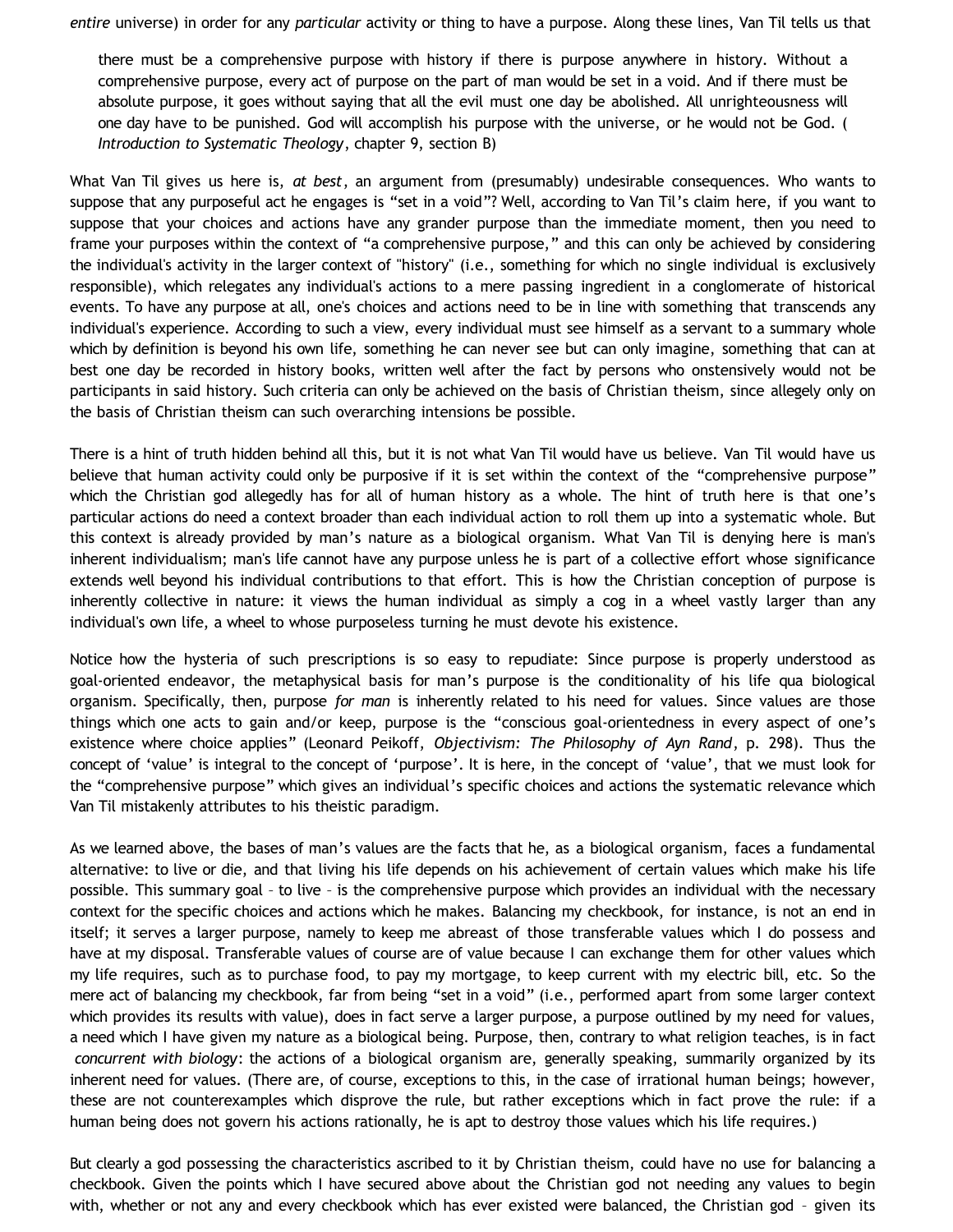attributes of immortality, indestructibility, eternality, imperviousness to harm, etc. – would not be affected by it in the slightest. The theist may or may not grant this, but surely he would need an argument for denying this. Would his god, in the end case, need *any* checkbook to be balanced? If so, why? I thought the Christian god had *no* needs. Why all of a sudden would it have a need for someone's checkbook to be balanced? What purpose would it serve, and why would that purpose need to be met?

I raised similar questions in my debate with a presuppositionalists who (ironically) calls himself "Truthseeker," in the [comments section](http://skepticalstudies.blogspot.com/2009/02/tag-peanut-gallery-comment-here.html?commentPage=3) of [this blog](http://skepticalstudies.blogspot.com/2009/02/tag-peanut-gallery-comment-here.html). In our exchange, Truthseeker asserted (without argument) that "Ayn Rand and her disciples have a faulty understanding of concepts." When I inquired about this, I had asked Truthseeker what he understands a concept to be, and what he thinks its purpose is. There's that ugly word: "purpose." Supposedly non-Christians are not supposed to invoke it for fear of conceding the whole farm to the Christian theist. Truthseeker did not give an answer to this question, but instead sought to redirect our discussion, asking "When you ask what it's purpose is, do you believe it has purpose?" Truthseeker would have to be stupid to suppose that I didn't think concepts served a purpose, and I don't think he's stupid. So this question seemed rather baiting to me. And of course I think concepts serve a purpose, specifically a purpose suited to man's consciousness – i.e., a consciousness which is neither omniscient nor infallible, as I explain in my blog [Would an Omniscient Mind Have Knowledge in](http://bahnsenburner.blogspot.com/2007/04/would-omniscient-mind-have-knowledge-in.html) [Conceptual Form?](http://bahnsenburner.blogspot.com/2007/04/would-omniscient-mind-have-knowledge-in.html).

Now Truthseeker had stated that, "For my worldview looking into yours I really can't see purpose." Of course, Truthseeker does not explain what exactly he's looking for in order to find purpose in my worldview. So I explained that purpose, as my worldview understands it, has to do with *goal-orientation*. In response to this, Truthseeker interviewed me on the topic with a series of questions, which I answered, and which I quote here:

**Truthseeker:** "Who organized these goals?"

In the case of autonomic biological functions (such as the digestive processes of an ameba, the beating of a heart, etc.), no one did. The goal-directedness of biological functions is inherent in biology as such. Life is conditional, and the goal of these functions is to preserve an organism's life. They were not put in place by some magic worker. Contrast biological functions to a rock rolling down a hill. The rock has no goals; its existence does not require goal-directed activity. It just rolls until it comes to a stop. It can sit in one place for years and years and still be what it is, a rock. But when it comes to biological organisms, we're dealing with entities which face a fundamental alternative: life vs. death. This fundamental alternative is the ultimate goal-setter for living organisms. Goal-directedness, or purpose in the broader sense, is concurrent with biology. An entity which faces no fundamental alternative of life vs. death would have no basis for one goal as opposed to any other goal. (Incidentally, this is why ascribing "purpose" to the Christian god commits the [fallacy of the stolen concept](http://bahnsenburner.blogspot.com/2008/06/stolen-concepts-and-intellectual.html).)

**Truthseeker:** "Who gives things purpose?"

Notice that your first two questions about "purpose" presuppose that [it is] assigned by an entity possessing consciousness (a "who"). The answer to your present question depends on what things we are talking about. I don't think rocks exist for a purpose; they simply exist. They are part of the metaphysical given. As for biological organisms, as I pointed out above, purpose (or goal-directedness of self-initiated actions, including autonomic functions) is concurrent with biology, given the fundamental alternative (life vs. death, existence vs. non-existence) which they face. In the case of man-made objects, like paper, scissors, stereos, computers, skyscrapers, etc., their creators and users give them their purpose. Typically human beings give these things the purpose of helping them live and enjoy their lives. Again, no need to point to some invisible magic being to understand purpose.

**Truthseeker:** "How do you account for purpose and goal-orientation in you worldview?"

It's not always clear what a Christian means by "account for" in such interrogations (since appealing to an invisible magic being settles the question in his mind). But I think the points I gave above will give you some indication of what I mean by purpose and its metaphysical basis. For more insight, I would suggest Dr. Harry Binswanger's book, *The Biological Basis of Teleological Concepts*. By "teleological concepts" Binswanger has in mind things like goal, purpose, end, etc., and he argues in this book quite clearly how these concepts have (as the title suggests) a *biological* basis (as opposed to a storybook basis, for instance).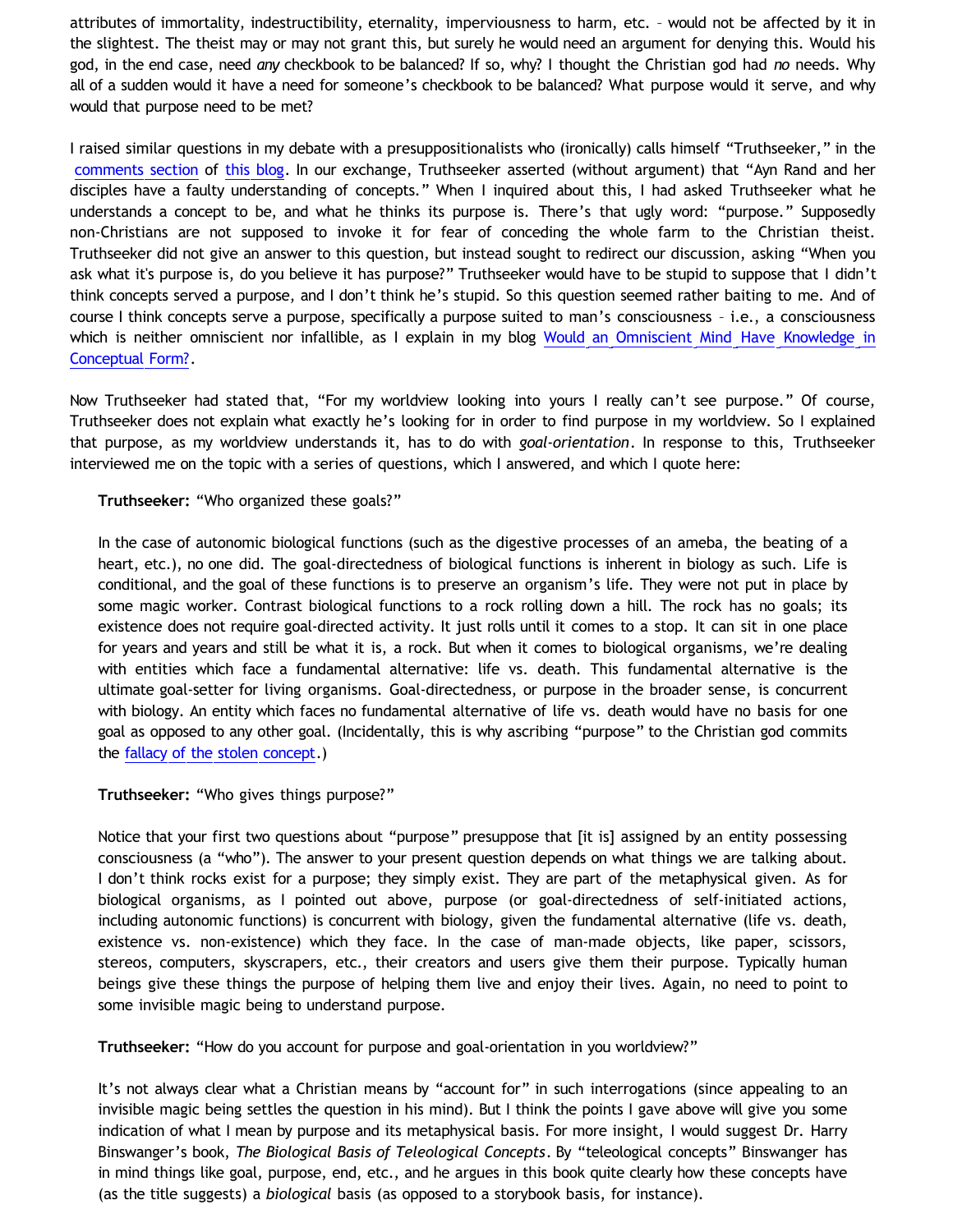**Truthseeker:** "Again I don't see any purpose or goals standing from your worldview shoes just things that happen with no intelligence behind them."

I don't think you're "standing from [in?] [my] worldview shoes" to begin with, if all this needs to be explained to you, as these points are pretty basic in Objectivism. I suspect you're standing in your worldview 's shoes looking for what your worldview conceives "purpose" to be, which you have not stated for the record. It's clear that your concept of purpose is underwritten by the primacy of consciousness, which is why you probably think there's no conceptual problem in ascribing purpose to your god. But as I indicated above, the presence of a stolen concept at the root of one's view of something invalidates that view in toto.

If purpose is generally conceived as the goal-oriented action of biological organisms (especially in the case of consciously chosen actions which man initiates), then clearly we have an *objective* basis for this concept, namely the facts relevant to meeting the conditions of life set by the nature of the specific organism in question (such as man's need for values). According to Objectivism, man does in fact have an ultimate purpose, and that purpose is to live and to enjoy his life. It is this ultimate purpose which provide an objective summary context for all his choices and actions. Apologists who say that they cannot "see" purpose in the Objectivist worldview may be suffering from self-inflicted blindness.

The Christian may not *like* Objectivism's conception of man's purpose, but his dislikes do not constitute a refutation. Nor can he deny the fact that this is a goal for which any normal human individual may strive. While Christians can be expected to malign this conception of man's purpose as providing justification for vicious social behavior such as rape or murder (activities which have not been identified as condoned), they in fact actually reject this proposal, not because it will lead to unethical behavior, but because it is too obviously selfish, allowing an individual to make himself the primary beneficiary of his own actions instead of the Christian god. Underlying the Christians' objections is a false dichotomy: either man surrenders his life and mind to the Christian god, or he rapes and murders others. It never seems to cross their mind that men are fully capable of governing themselves in a manner which allows them to achieve and preserve their values without infringing anyone else's right to do the same, even though the vast majority of individuals do just this. Ultimately, Christians want men to treat their god as the primary beneficiary of their actions, even though it is incoherent to suppose that the deity which they describe could benefit from anything in the first place. They would prefer that men hold as their supreme purpose their own sacrifice to the Christian god, which demands man's sacrifice but would have no need for it in the first place. At any rate, to live and enjoy one's life is undeniably a lifelong goal-oriented project, and thus satisfies man's requirement for a comprehensive purpose. If the Christian objects to this by saying one's life is unimportant and therefore unworthy of life-long effort to preserve and adore, he is telling us about his own values hierarchy, specifically that he sees other individuals as ultimately worthless and consequently as merely disposable lumps of flesh. The Christian's objections to man considering his own life as an end in itself also seems to conflict with the broader motivations which any believer would naturally have for putting his hopes in the notion of eternal salvation. Would he be so eager to defend his god-beliefs if he believed that he would spend the afterlife broiling lake of fire, in spite of his devotion to his god? Believers often carry on as if service to their god were their ultimate goal, but it seems that eternal security from death is really what it's all about. Isn't this just as selfish (albeit irrationally so) as enjoying one's life on earth as an end in itself?

Furthermore, as I pointed out to Truthseeker, to attribute purpose to the Christian god and its actions is, because of the characteristics which Christianity ascribes to its god, a fine example of the fallacy of the stolen concept on display. Since purpose presupposes the conditionality of biological life, a non-biological entity would have no objective basis for governing its actions purposefully. This would be all the more true in the case of the Christian god, for reasons identified above: since it does not face the fundamental alternative of life vs. death, its continued existence would not depend on achieving certain values, and thus it would have no basis for goal-oriented action. For instance, while man must procure for himself food and refrain from stepping into the path of oncoming locomotives, the Christian god does not need food to begin with, and cannot be harmed by collisions with speeding vehicles. This can only mean that it is conceptually incoherent for Christians to point to their god as the standard of purpose, or to claim that their god's existence is the precondition of purpose. The precondition of purposeful action is in fact the conditional nature of biological existence. Without the fundamental conditions of biological existence, there would be no basis or need for goal-oriented action.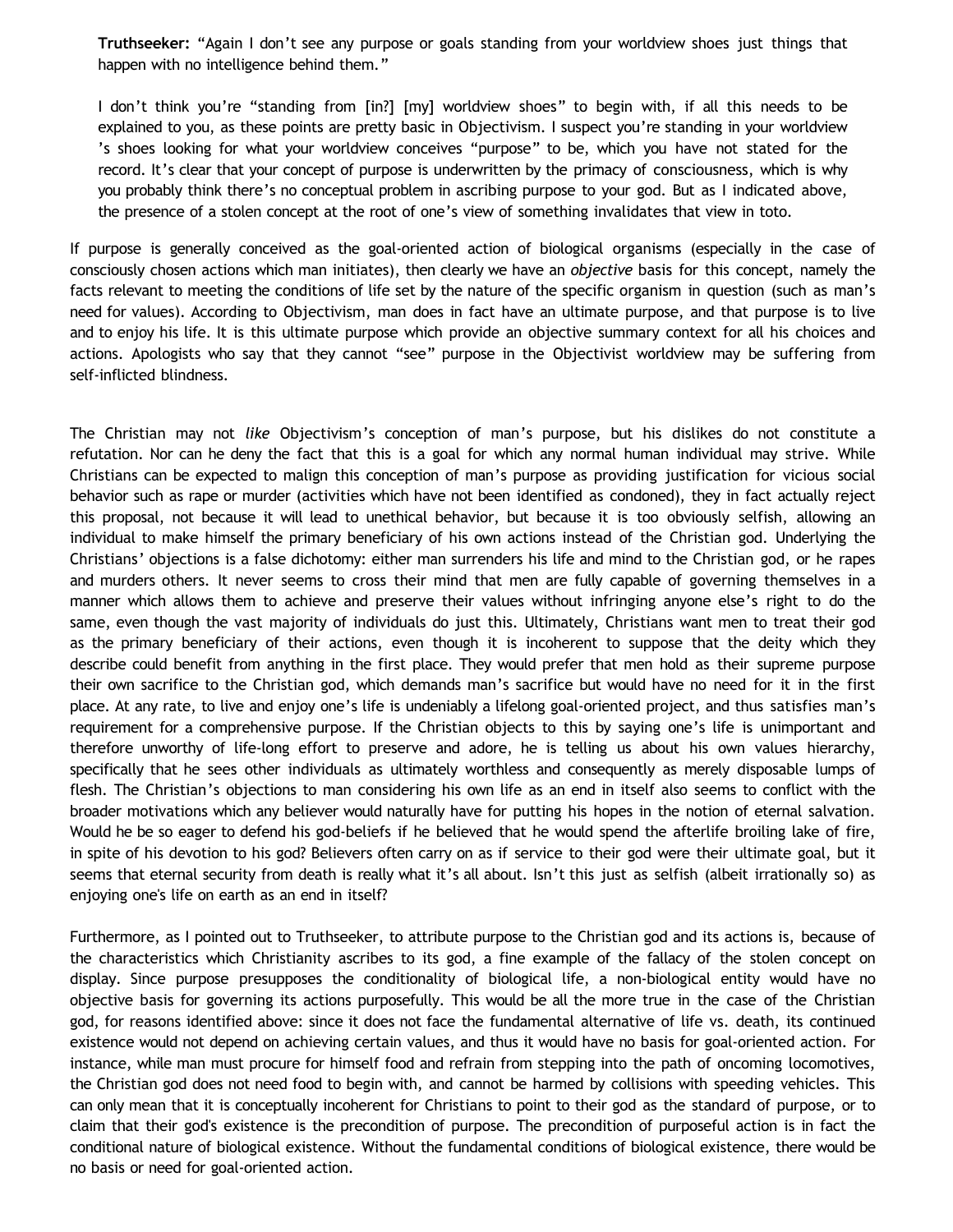As for what Christians say about the purpose of man's life, any brief examination of their position will reveal it to be an unending wild goose chase, taking the form of a series of arbitrary goals and unproductive duties which keep the believer psychologically distracted. When asked, for instance, what the purpose of concepts are according to his Christian worldview's theory of concepts (a theory which he never laid out), Truthseeker answered:

The purpose would be to function and interact with God's creation.

When asked what would be the purpose of "functioning and interacting with God's creation," Truthseeker answered:

To be created beings made in Gods [sic] image and likeness.

But what would be the purpose of being "created beings made in Gods image and likeness"? Truthseeker's answer:

If we were not functional we would not be made in the image and likeness of God and we would not be able to rule over the earth.

But again, this too does not identify an end in itself: What would be the purpose of ruling over the earth? And round and round we go. Given such answers (and these are not atypical by any means), one gets the impression that " purpose" for the Christian consists in performing ancillary chores for an invisible magic being which, given its alleged omnipotence, could accomplish whatever goals they supposedly satisfy by simply commanding that it be done. I suspect that Truthseeker and any other Christian would continue this charade indefinitely without ever identifying an ultimate purpose, an end in itself, which would provide all these incidental tasks they point to with a comprehensive context in which they would "make sense." Unless they can do this, their claim that purpose "makes sense" in their worldview rings ever hollow. In my interview with Truthseeker, he provided nothing which would qualify as an end in itself (such as man's enjoyment of life is in the Objectivist worldview). In fact, it seems that such an idea couldn't be further from their worldview's teachings. According to the New Testament, "the first and great commandment" for men to obey is "Thou shalt love the Lord thy God with all thy heart, and with all thy soul, and with all thy mind" (Mt. 22:37-38). But why would one need to do this? Blank out. The second commandment is: " Thou shalt love thy neighbour as thyself" (Mt. 22:39). Again, why would one need to do this? Blank out again. Is the concern to please the Christian god? Again we must ask: why do this? What end would this serve? Is the Christian god unhappy? If so, it is said to be an eternally unchanging being, so if it is unhappy, it is eternally unhappy, for it cannot change. Does the believer think that his obedience to such purposeless commandments is going to have an impact on the mood of an eternally unchanging, transcendent, omnipotent, omniscient and infinite being? And non-believers are called "arrogant"?

In all honesty, I do not think I am in any way misrepresenting Christianity here by probing its conception of purpose for man's life. Again, I see nothing which comes close to an ultimate purpose for man, unless of course the his ultimate purpose is to play the role of a pawn and eventually sacrifice himself. But as I indicated above, this does not cohere with Christianity's promise of the *reward* of salvation (cf. Mt. 5:12: "for great is your reward in heaven"), which is dangled before the believer as the final prize for his devotion (cf. Mt. 16:27: "For the Son of man shall come in the glory of his Father with his angels; and then he shall reward every man according to his works").

Now if the Christian responds to all this and says, "Well, it's ultimately for your own good that you do what God has commanded," then we're getting somewhere. In fact, whether he realizes it or not, the Christian admitting this is tacitly validating the very selfishness of Objectivism's conception of man's purpose which Christians typically (and are confessionally expected to) resent. But then it's a matter of rational consistency: man's life is conditional in nature; if he does not take the actions necessary to achieve those values which his life requires, he will die. The inherent selfishness of one's attendance to this fact is imperative. By contrast, the Christian god is said to be eternal, immortal, indestructible, impervious to harm, completely free from any needs whatsoever such that it does not face the fundamental alternative of life vs. death that man faces. So why would anyone need to do anything on behalf of such a deity, and why would anyone need to abandon his own need for values in order to please it? The Christian worldview fails to answer these fundamental questions, and in fact plays a shell game with the concept of purpose such that the believer is left groping for answers when he is asked to provide a reason for the hope he claims to have (so much for I Peter 3:15!). For Christians to turn around and claim that non-Christian worldviews are incapable of providing man with "meaning" in life is the epitome of hypocrisy and absurdity.